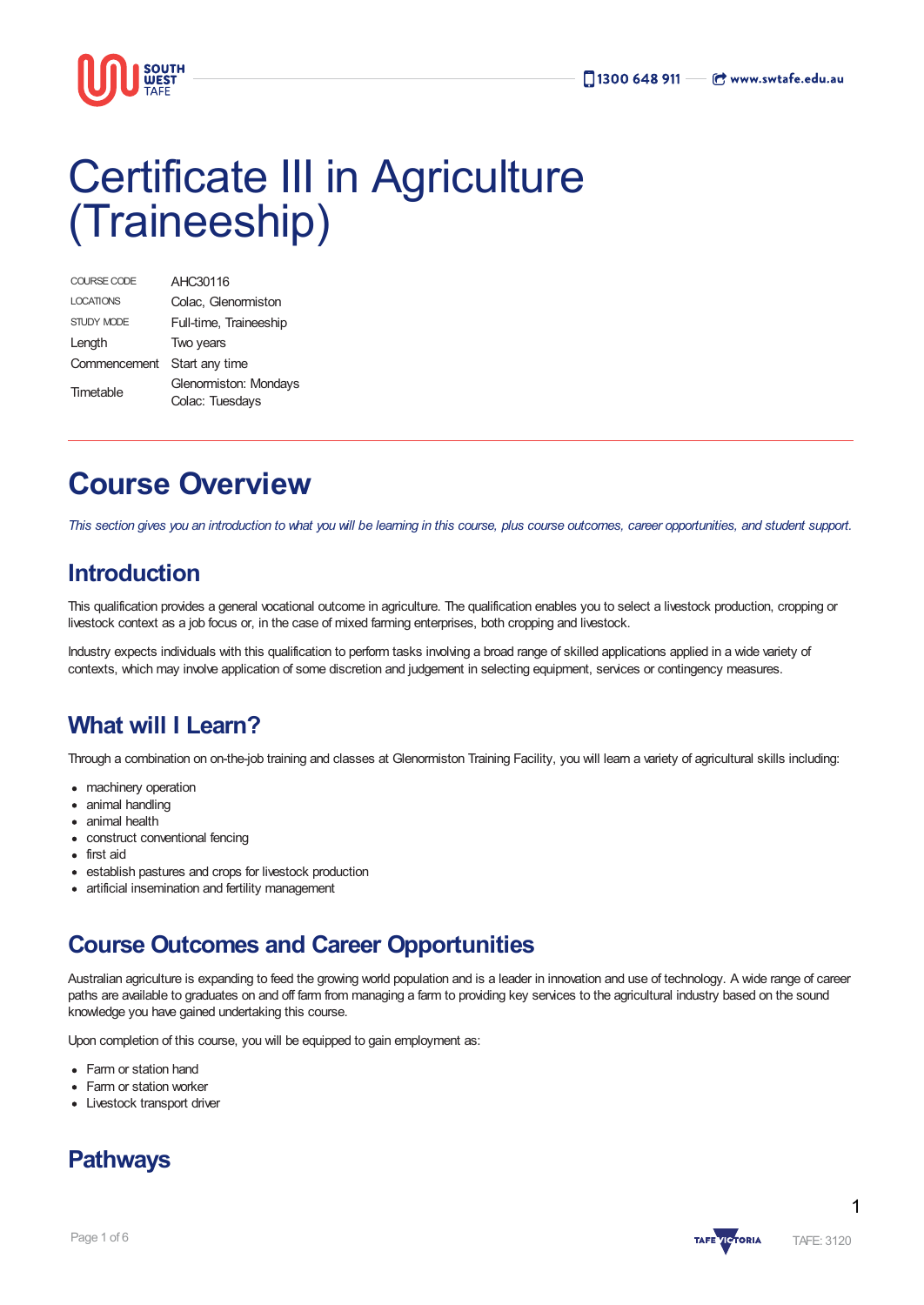

This course may provide a pathway to further study in the agriculture field such as:

- Certificate IV in [Agriculture](https://www.swtafe.edu.au/courses/agriculture-conservation-horticulture/certificate-iv-in-agriculture)
- Diploma of [Agriculture](https://www.swtafe.edu.au/courses/agriculture-conservation-horticulture/diploma-of-agriculture)

# **Course Requirements**

This section gives you an overview of entry requirements, course units and electives, skills recognition, and assessment criteria.

### **Entrance requirements & pre-requisites**

You must be employed with a registered employer before commencing this course.

### **Apprenticeship/Traineeship Entry Requirements**

You need to be employed in this field as an apprentice or trainee before commencing this course.

If you are currently **not** employed in this field please contact the Skills and Jobs [Centre](https://www.swskillsandjobscentre.com.au/) for further advice.

### **Course requirements**

To be eligible for this qualification you must successfully complete 16 units: 2 core and 14 elective.

### **Units offered**

#### **Core Units**

| <b>Unit Code</b> | <b>Unit Name</b>                                 | <b>Unit Hours</b> | Unit Consumables |
|------------------|--------------------------------------------------|-------------------|------------------|
| AHCWHS301        | Contribute to work health and safety processes   | 50                | \$0.00           |
| AHCWRK309        | Apply environmentally sustainable work practices | 50                | \$0.00           |

#### **Elective Units**

| <b>Unit Code</b> | <b>Unit Name</b>                                                | <b>Unit Hours</b> | <b>Unit Consumables</b> |
|------------------|-----------------------------------------------------------------|-------------------|-------------------------|
| AHCBAC301        | Conserve forage                                                 | 80                | \$0.00                  |
| AHCBAC302        | Establish pastures and crops for livestock production           | 80                | \$0.00                  |
| AHCCHM304        | Transport and store chemicals                                   | 50                | \$0.00                  |
| AHCCHM307        | Prepare and apply chemicals to control pest, weeds and diseases | 70                | \$65.00                 |
| AHCINF302        | Plan and construct an electric fence                            | 60                | \$0.00                  |
| AHCINF303        | Plan and construct conventional fencing                         | 60                | \$0.00                  |
| AHCLSK301        | Administer medication to livestock                              | 80                | \$0.00                  |
| AHCLSK305        | Maintain livestock water supplies                               | 30                | \$0.00                  |

 $\overline{2}$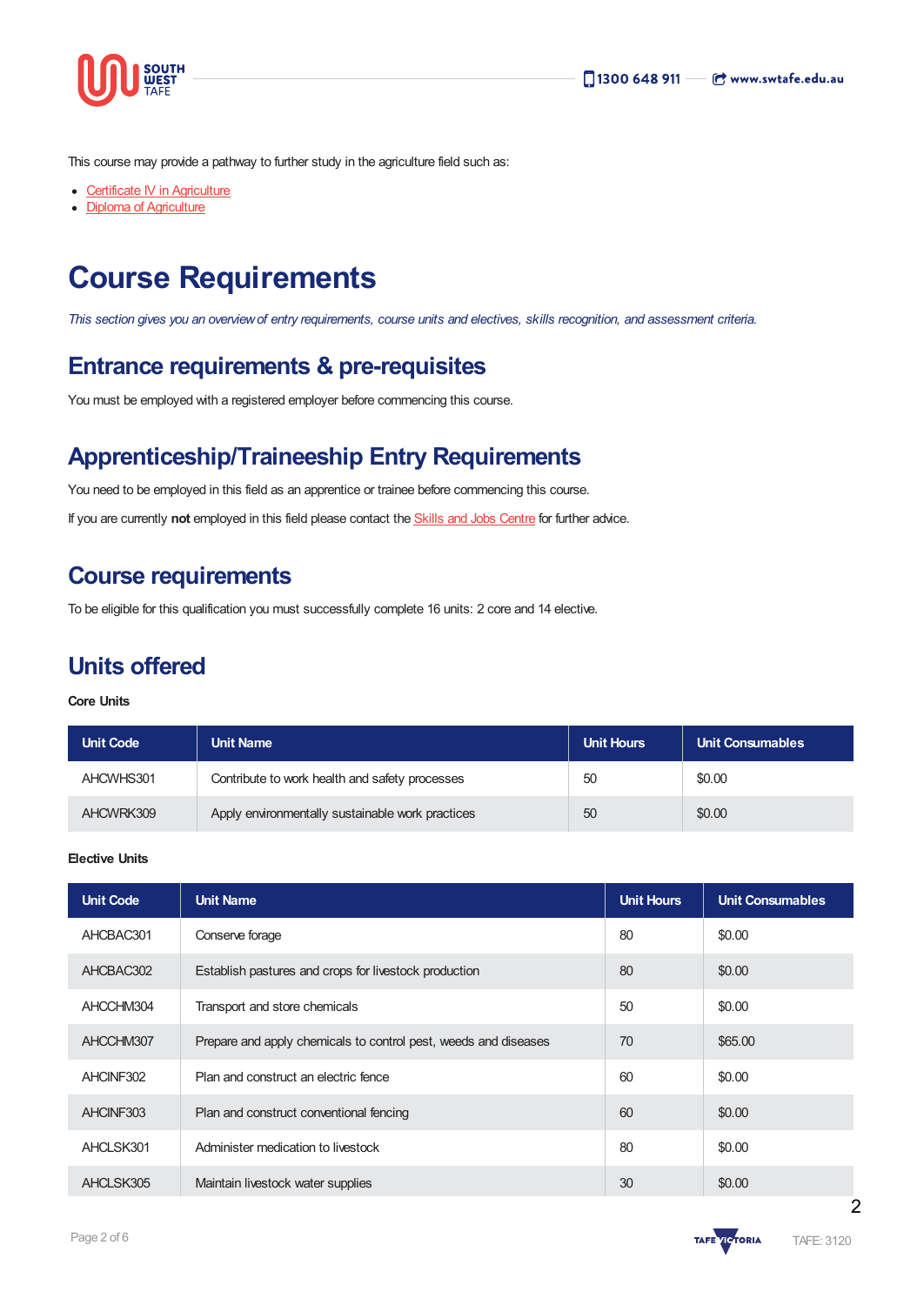



| AHCLSK309 | Implement animal health control programs | 50  | \$0.00  |
|-----------|------------------------------------------|-----|---------|
| AHCLSK311 | Implement feeding plans for livestock    | 140 | \$0.00  |
| AHCLSK318 | Rear newborn and young livestock         | 50  | \$0.00  |
| AHCLSK329 | Implement procedures for calving         | 60  | \$0.00  |
| AHCMOM202 | Operate tractors                         | 40  | \$0.00  |
| AHCMOM207 | Conduct front-end loader operations      | 60  | \$0.00  |
| AHCMOM213 | Operate and maintain chainsaws           | 40  | \$30.00 |
| AHCMOM216 | Operate side by side utility vehicles    | 50  | \$0.00  |
| AHCMOM217 | Operate quad bikes                       | 60  | \$0.00  |
| AHCMOM302 | Perform machinery maintenance            | 50  | \$0.00  |
| AHCWRK303 | Respond to emergencies                   | 60  | \$0.00  |
| HLTAID011 | Provide First Aid                        | 18  | \$0.00  |

### **Assessment**

This course involves accredited units. You will be required to complete assessment tasks to demonstrate your underpinning knowledge, skills and attributes to meet the course outcomes. A combination of written, oral and practical assessment strategies will be used in either a classroom, online or workplace environment.

Where units require demonstration of skills in a workplace environment, you will have the opportunity to do this either in your own workplace (where appropriate), through a practical placement, or by using one of the Institute's simulated workshops/classrooms. Detailed information about the types, conduct and dates of assessments will be provided in advance. You will also be provided with information about the opportunity for reassessment and appeal.

### **After applying**

Once you have applied for your chosen course, you will receive a thank you email from South West TAFE with a few steps to help process your enrolment.

#### **Complete a Pre-Training Review**

You will receive an email to complete a Pre-Training Review online evaluation. This evaluation helps us tailor your training to suit your needs.

#### **Create or provide a Unique Student Identifier (USI)**

A USI is a nationally recognised reference number that provides an online record of your training qualifications gained in Australia.

#### [Create](https://www.usi.gov.au/students/create-usi) your USI

Already have a USI but can't remember it? [Find](https://www.usi.gov.au/faqs/i-have-forgotten-my-usi) your USI

#### **Skills recognition**

If you have experience or prior qualifications, you may be eligible to apply for [recognition](https://www.swtafe.edu.au/study/how-to-apply/skills-recognition) of prior learning and gain credits. You will be asked to provide any relevant Statement of Attainment to support identified credits.

### **Employer Incentives**

The Australian Apprenticeships Incentives Program provides a number of incentives to assist employers who take on an Australian Apprentice, particularly where the Australian Apprenticeship is in a trade experiencing a skills shortage.

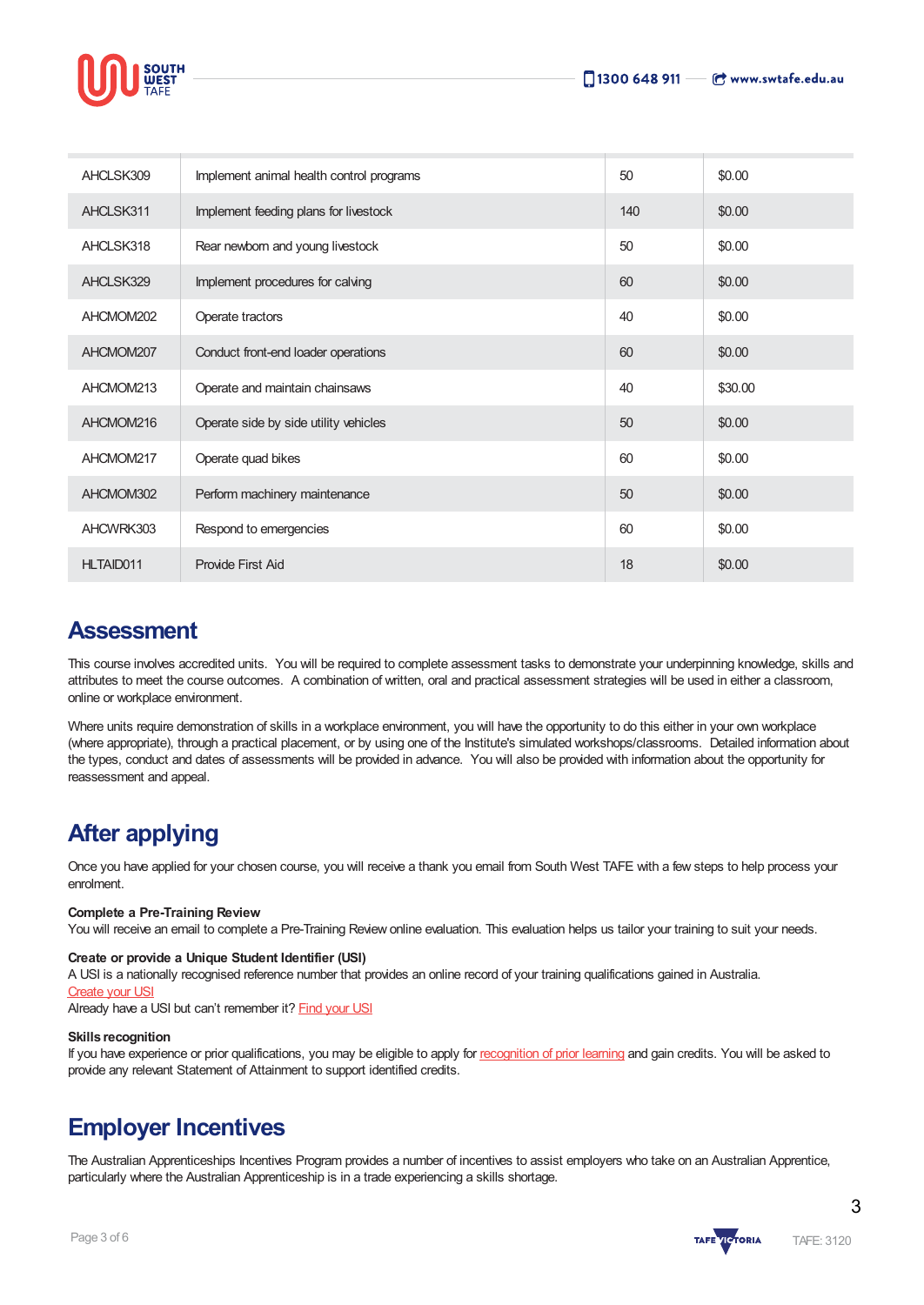

Find out more about the incentives available and hiring an apprentice or trainee on the Australian [Apprenticeships](https://www.australianapprenticeships.gov.au/) website.

# **Fees**

*This section gives you an overviewof course fees, subsidies, and howthey can be paid.*

### **Course Fees**

**Here's an outline of fees and costs associated with your course.**

**Your fees each year can be made up of 3 different elements.** Everyone has different circumstances that can affect what you pay and how much you pay. :

- 1. Tuition fees charged as an hourly rate that varies from course to course. A large portion of the tuition is subsidised by the Victorian Government for eligible students.
- 2. Resource and/or materials costs covers the cost of materials and other incidentals. This fee will vary according to the course being undertaken.
- 3. Booklist items such as textbooks, equipment and stationery recommended for your course

### **Tuition fees**

**There are 4 different ratesof tuition fees.** Only one will apply to you (depending on your eligibility and circumstances).

- 1. Government Subsidised Fee you could be eligible for a government-subsidised rate under the Skills First funding depending on your age, educational history, and citizenship or residency status. If you are eligible, the government will contribute to the cost of your training. Find out more about [subsidised](https://www.swtafe.edu.au/study/fees-free-tafe/access-govt-subsidies/victorian-students) training
- 2. Government Subsidised Concession Fee If you are eligible for a Skills First government-subsidised place and hold a current healthcare or pension card, that you can provide at enrolment, you may be eligible for the concession rate. Note, the concession rate is not applicable to Diploma level courses. Find out more about [concession](https://www.swtafe.edu.au/study/fees-free-tafe/concession) rates
- 3. Free TAFE Students who are eligible for Victorian government-subsidised training will not pay course tuition fees for the duration of their enrolment in this course, however, there may be some consumable/material fees for the course (find out more below). Any resource or material costs, or booklist items for this course are listed in the table below. Find out more [about](https://www.swtafe.edu.au/courses/free-tafe-courses) Free TAFE
- 4. Full fee If you are not eligible for a Skills First government-subsidised place, exemption, concession or are enrolling in a course that isn't government-subsidised, you may be required to pay the full fee rate.

#### **FINDOUT [MOREABOUT](https://www.swtafe.edu.au/study/fees-free-tafe) FEES AND ELIGIBILITY**

The fees listed below are indicative only. The student tuition fees as published are subject to change given individual circumstances at enrolment. Funding made available to eligible individuals by State and Commonwealth Governments. If funding is utilised, this may affect future opportunities to access additional funding in the future.

| Course fees by student type                      | <b>Indicative Course Fee</b> |  |
|--------------------------------------------------|------------------------------|--|
| Government subsidised rate (if eligible)         | \$3,215.00                   |  |
| Concession rate                                  | \$645.00                     |  |
| Full fee rate (if not eligible for govt subsidy) | \$13,695.00                  |  |

| <b>Additional course fees</b> | Indicative Course Fee |
|-------------------------------|-----------------------|
|                               |                       |

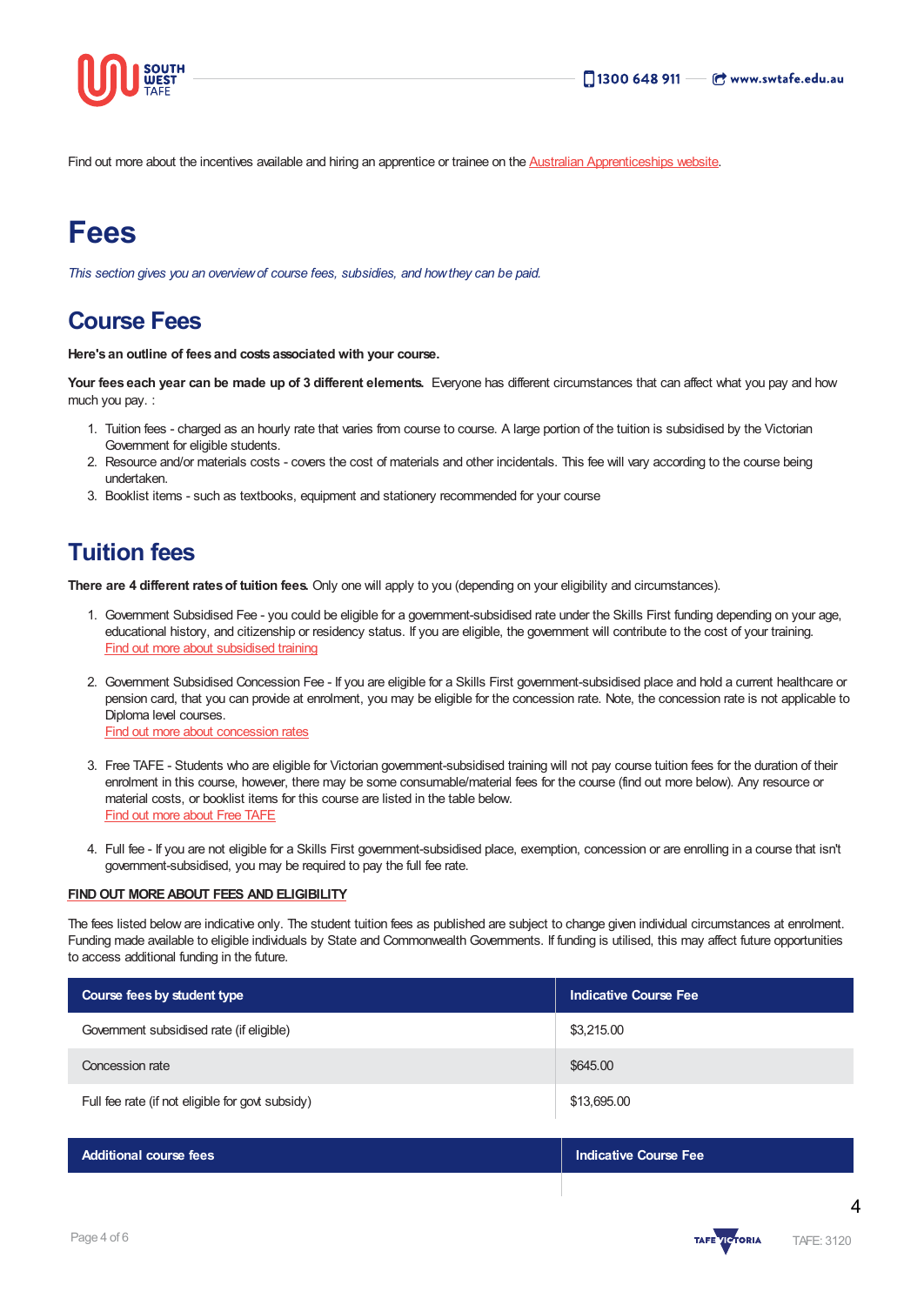

Course consumable/materials (approximate)  $$425.00$ 

### **This is a Free TAFE course**

From 1 January 2019, students who are eligible for Victorian government-subsidised training will not pay course tuition fees for the duration of their enrolment in this course.

Find out [more](https://www.swtafe.edu.au/courses/free-tafe-courses) or chat with our Customer Service team on [1300](https://www.swtafe.edu.au/about-us/contact-us) 648 911, or visit a [SWTAFE](https://www.swtafe.edu.au/about-us/contact-us) Campus.

### **Resource and/or materials costs**

Some courses require specific resources or materials necessary for your study eg: tools of the trade, excursions, etc. Final costs will be determined upon enrolment.

### **How do I pay my fees?**

Once we have processed your enrolment form, you will receive an email with your invoice.

You have three options when [organising](https://www.swtafe.edu.au/study/fees-free-tafe/payment-options) your payment:

- 1. Upfront [payment](https://www.swtafe.edu.au/study/fees-free-tafe/payment-options) can be made over the phone with EFTPOS
- 2. [Payment](https://www.swtafe.edu.au/study/fees-free-tafe/payment-options) plan can be directly debited from your bank account, debited from your Centrelink payments or via a VET Student Loan (for diploma or advanced diploma courses only)
- 3. Paid by [employer,](https://www.swtafe.edu.au/study/fees-free-tafe/payment-options) school or job network agency if your fees are being paid by your employer, school or job network agency, you will need to complete an Authority to Invoice form.

Payments will need to be arranged within five(5) business days of receiving the email containing your invoice.

We also offer a range of [scholarships](https://www.swtafe.edu.au/study/scholarships) each year which you may be eligible to apply for to assist with course fees.

# **Next Steps**

Ready to take the next step? Here you can make an enquiry, attend an information session or begin the application process.

### **How to apply for an apprenticeship or traineeship**

There are five simple steps to apply for an apprenticeship or traineeship with us.

- 1. **Find a job** find a job as an apprentice or trainee through an Apprenticeship Centre or Group Training Company.
- 2. **Register** register with an Australian Apprenticeship Support Network (AASN) and nominate SWTAFE as your training provider (your employer will usually do this for you).
- 3. **Complete a pre-training review** SWTAFE staff will contact you to organise your Pre-Training Review once your ASSN contract registration is complete.
- 4. **Enrol** complete the enrolment form provided to you and provide your identification.
- 5. **Sign** once you've completed your enrolment form and verified your identification you will receive your student declaration form to review and sign. You can sign this digitally via your smartphone, computer or tablet.

If need any assistance with applying, contact our [Customer](https://www.swtafe.edu.au/about-us/contact-us) Service team on 1300 648 911 or visit your nearest [campus](https://www.swtafe.edu.au/about-us/our-campuses).

### **Careers and Course Advice**

Not sure which course is right for you? South West TAFE will help you find your way.

Our Careers Coaches at the Skills and Jobs [Centre](https://www.swskillsandjobscentre.com.au/) is here to support you. Whether you're exploring career options, transitioning from school to



5